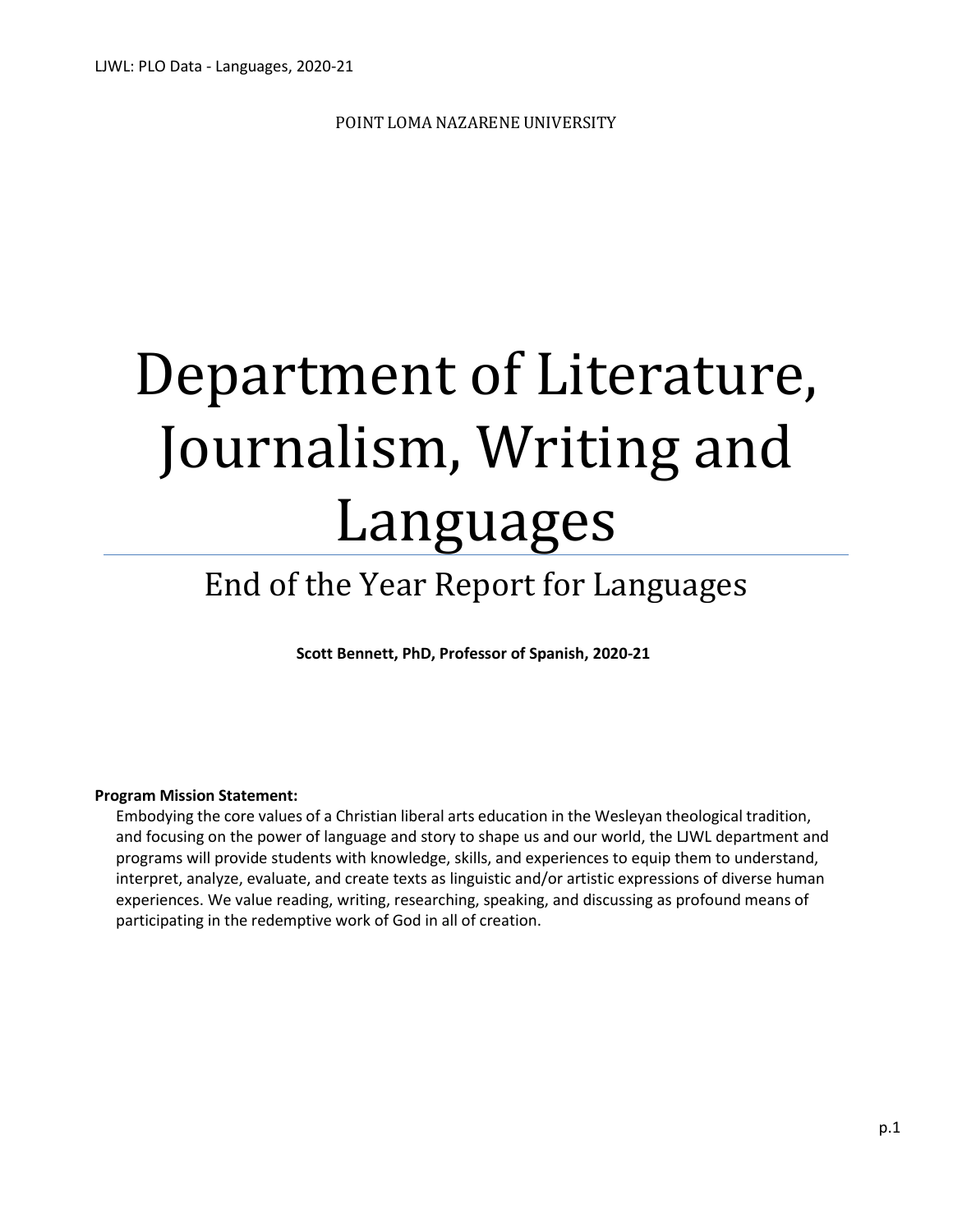#### **LJWL PLO Data for Languages, FA20-SP21**

#### **Learning Outcome 1:**

Students will be able to write essays without significant errors of grammar, spelling, or vocabulary usage that would impede comprehension by a native speaker.

#### **Outcome Measure:**

Written Essay as administered by an Exit Assessment Writing Prompt, and/or Portfolio of Reflective Writing. The Portfolio includes four pieces of reflective writing in which students demonstrate literary scholarship or research, cultural awareness, knowledge of language and professional preparation. Assignments were administered as part of the SPA 4085 Capstone Course.

#### **Criteria for Success (how do you judge if the students have met your standards):**

The criteria set by the Department establish that 70% of graduating students will reach the Advanced Level of writing according to the ACTFL. An Advanced Low Level will be considered a score of 80%. The criteria set by the Department establish that 70% of graduating students will achieve at least the Advanced Low Level of writing (80%) as set by the ACTFL standards.

#### **Aligned with DQP Learning Areas (circle one or more but not all five):**

- 1. Specialized Knowledge
- 2. Broad Integrative Knowledge
- 3. Intellectual Skills/Core Competencies
- 4. Applied and Collaborative Learning, and
- 5. Civic and Global Learning

#### **Longitudinal Data:**

| <b>Writing</b>   | 2019-20      | 2020-21      |
|------------------|--------------|--------------|
| Finding 1        | 85% Adv Mid  | 90% Adv high |
| <b>Finding 2</b> | 90% Adv high | 90% Adv high |
| Finding 3        | 90% Adv high |              |
| <b>Finding 4</b> | 90% Adv high |              |

**\*Findings = students**

#### **Conclusions Drawn from Data:**

The Language Faculty assessed all of the writing components using the ACTFL Writing Rubric. The Language Faculty as a whole designated the levels and scores according to the criteria established by the rubric. The established goals were met or exceeded.

#### **Changes to be Made Based on Data:**

Since the targets set were met, no changes in the assessment process are needed at this time.

#### **Rubric Used**

ACTFL Writing Rubric: (see next page)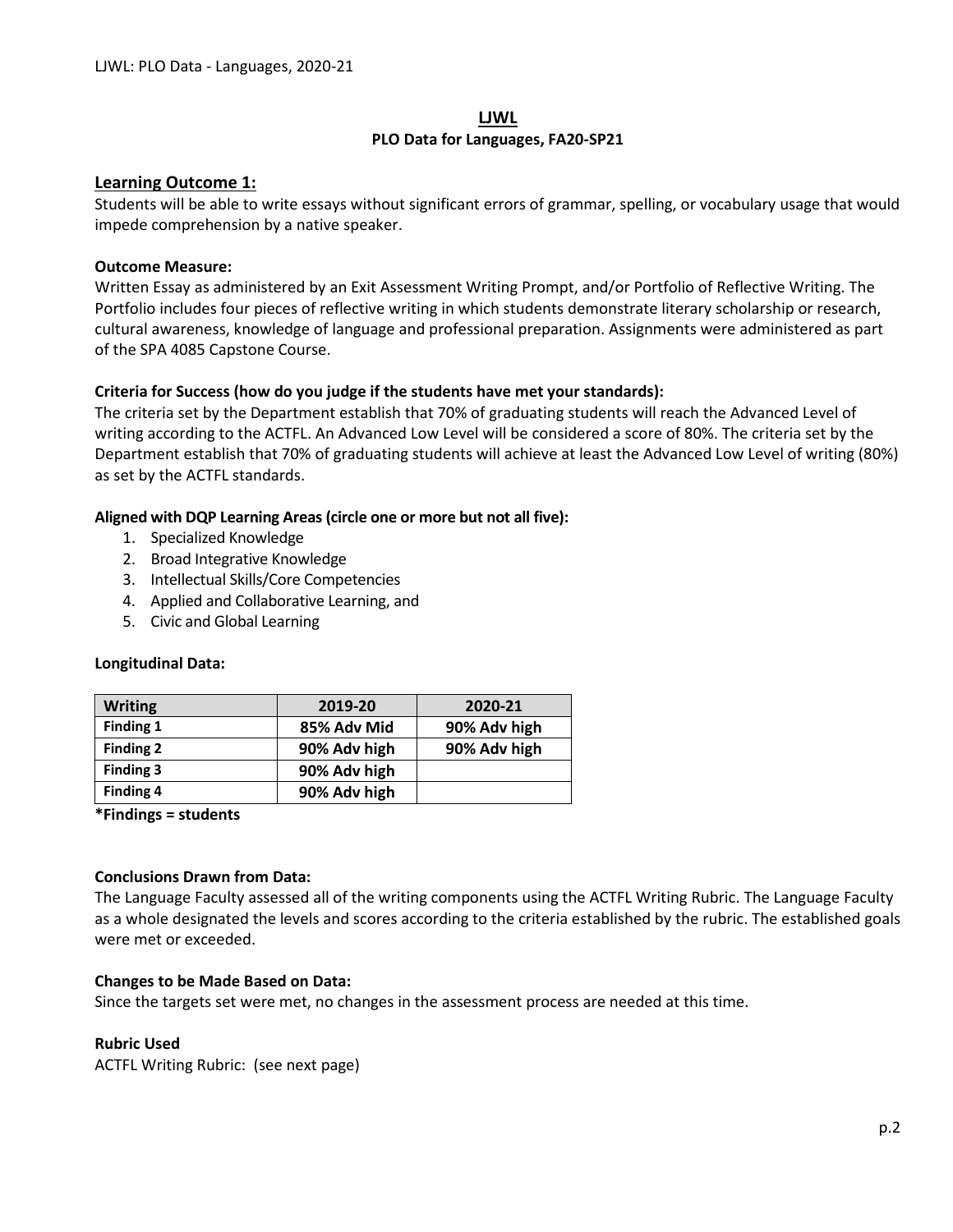# **ACTFL WRITING RUBRIC**:

#### **ACTFL Key (corresponds to proficiency levels for oral and writing abilities):**

| <b>NOVICE</b>    | <b>INTERMEDIATE</b> | <b>ADVANCED</b> | <b>SUPERIOR</b>        |
|------------------|---------------------|-----------------|------------------------|
| $LOW = 50\%$     | LOW=65%             | LOW=80%         | <b>95% &amp;HIGHER</b> |
| <b>MID=55%</b>   | MID=70%             | <b>MID=85%</b>  |                        |
| <b>HIGH= 60%</b> | <b>HIGH=75%</b>     | <b>HIGH=90%</b> |                        |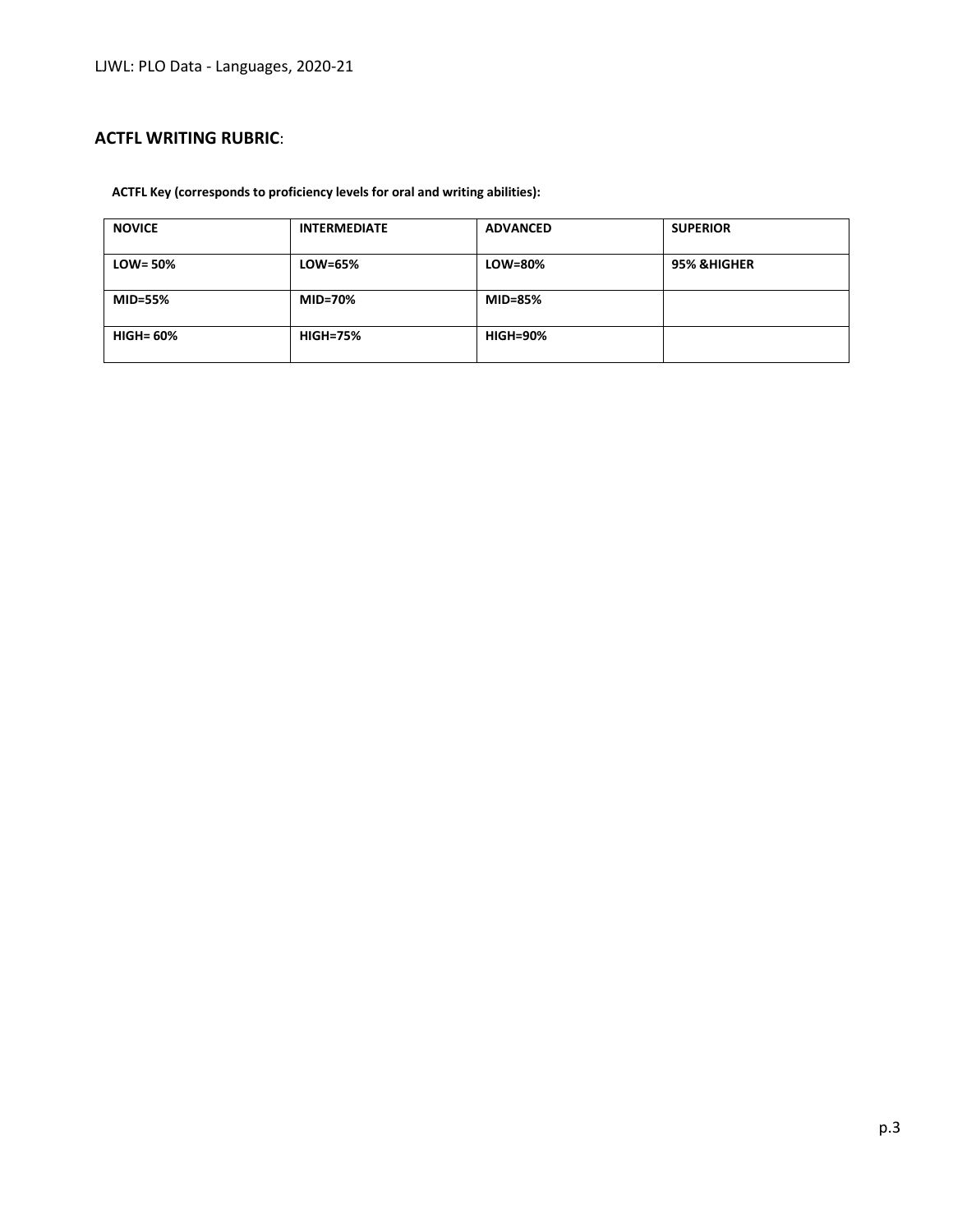| <b>Proficiency Level</b> | <b>Tasks and Functions</b>                                                                                                                                                                                                                                                                 | Context/Content                                                                                                                                                                         | <b>Text Type</b>                                                                                                                                                      | Accuracy                                                                                                                                                                                                                                 |
|--------------------------|--------------------------------------------------------------------------------------------------------------------------------------------------------------------------------------------------------------------------------------------------------------------------------------------|-----------------------------------------------------------------------------------------------------------------------------------------------------------------------------------------|-----------------------------------------------------------------------------------------------------------------------------------------------------------------------|------------------------------------------------------------------------------------------------------------------------------------------------------------------------------------------------------------------------------------------|
| Superior                 | Can write most correspondence<br>(memos, letters, summaries,<br>reports)<br>Can write in detail and explain<br>complex matters, state opinions,<br>present supporting arguments<br>and compose hypotheses and<br>conjectures.                                                              | Most formal and informal<br>settings.<br>Practical, professional and<br>social topics treated both<br>concretely and abstractly.                                                        | Writes a clearly organized and<br>articulated text that can extend<br>from several paragraphs to<br>pages.                                                            | Demonstrates no patterned<br>errors in basic structures,<br>vocabulary, punctuation, or<br>spelling. Some occasional<br>errors may occur, particularly in<br>low-frequency structures, which<br>rarely disturb the native reader.        |
| Advanced                 | Can write informal and some<br>routine formal correspondence<br>and reports that require simple<br>narratives, descriptions, and<br>summaries of a factual nature.<br>Can narrate and describe in<br>major time frames, at times uses<br>paraphrase and elaboration to<br>provide clarity. | Informal settings and some<br>routine formal settings on<br>familiar topics.<br>Topics of personal and general<br>interest.                                                             | Writes a connected, cohesive<br>text of at least a paragraph in<br>length. Can extend to two or<br>more paragraphs in length on<br>familiar topics.                   | Expresses meaning that is<br>comprehensible to those<br>unaccustomed to the writing of<br>non-natives, primarily through<br>generic vocabulary, with good<br>control of the most frequently<br>used basic structures and<br>punctuation. |
| Intermediate             | Can meet practical writing<br>needs, i.e., notes, simple<br>messages, and requests for<br>information. Can ask and<br>respond to straightforward<br>questions.                                                                                                                             | Routine informal settings and<br>limited tasks involving the<br>exchange of simple information<br>Predictable, familiar topics<br>related to self and daily<br>routines and activities. | Writes a loosely connected text<br>made up of a collection of<br>primarily discrete sentences that<br>may or may not be presented in<br>the semblance of a paragraph. | Expresses meaning through<br>vocabulary and basic structures<br>that is comprehensible to those<br>accustomed to the writing of<br>non-natives.                                                                                          |
| Novice                   | Can write words, lists and notes<br>and limited formulaic<br>information to communicate the<br>most basic information                                                                                                                                                                      | The most common informal<br>settings.<br>Most common aspects of self<br>and daily life.                                                                                                 | Words, lists, phrases and some<br>limited formulaic information.                                                                                                      | May be difficult to<br>comprehend, even for readers<br>accustomed to dealing with<br>non-native writers.                                                                                                                                 |

# **ACTFL Proficiency Guidelines - Writing (Revised 2001)**

 $\odot$  2002 American Council on the Teaching of Foreign Languages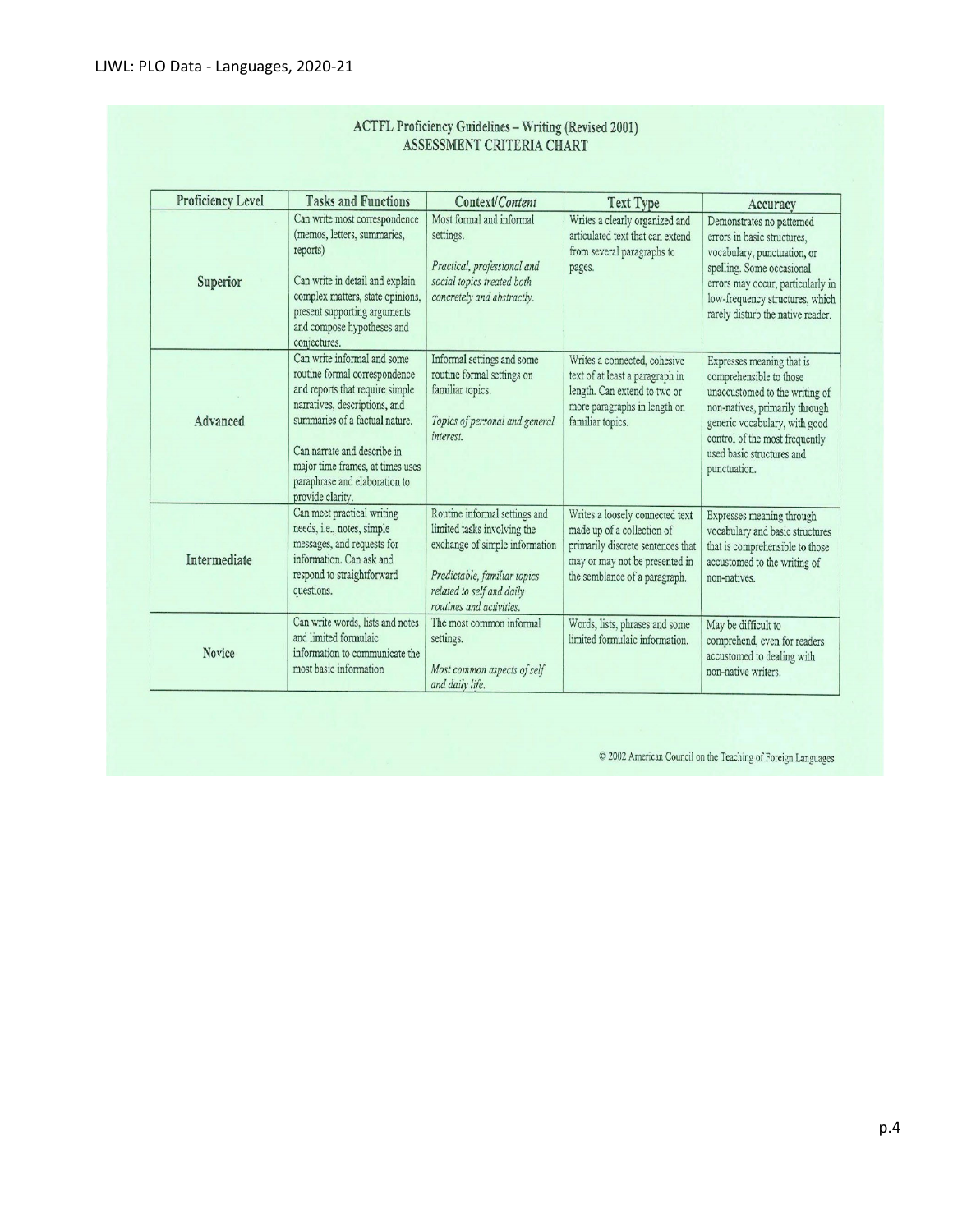# **Learning Outcome 2:**

Students will be able to comprehend the main idea and most details of connected oral discourse by a native speaker on a variety of topics.

#### **Outcome Measure:**

An Oral Proficiency Interview was administered during the departmental Exit Interview.

# **Criteria for Success (how do you judge if the students have met your standards):**

The criteria set by the department establishes that 70% of graduating students will achieve at least the Advanced Low Level (80%) as set by the OPI ACTFL standards.

# **Aligned with DQP Learning Areas (circle one or more but not all five):**

- 1. Specialized Knowledge
- 2. Broad Integrative Knowledge
- 3. Intellectual Skills/Core Competencies
- 4. Applied and Collaborative Learning, and
- 5. Civic and Global Learning

#### **Longitudinal Data:**

| Oral             | 2019-20      | 2020-21     |
|------------------|--------------|-------------|
| Finding 1        | 80% Adv low  | 80% Adv low |
| <b>Finding 2</b> | 80% Adv low  | 85% Adv mid |
| Finding 3        | 80% Adv low  |             |
| <b>Finding 4</b> | 90% Adv high |             |

**\*Findings = students**

# **Conclusions Drawn from Data:**

The established goals were met or exceeded.

#### **Changes to be Made Based on Data:**

Since the targets set were met, no changes in the assessment process are needed at this time.

#### **Rubric Used**

OPI ACTFL Standards (see next page)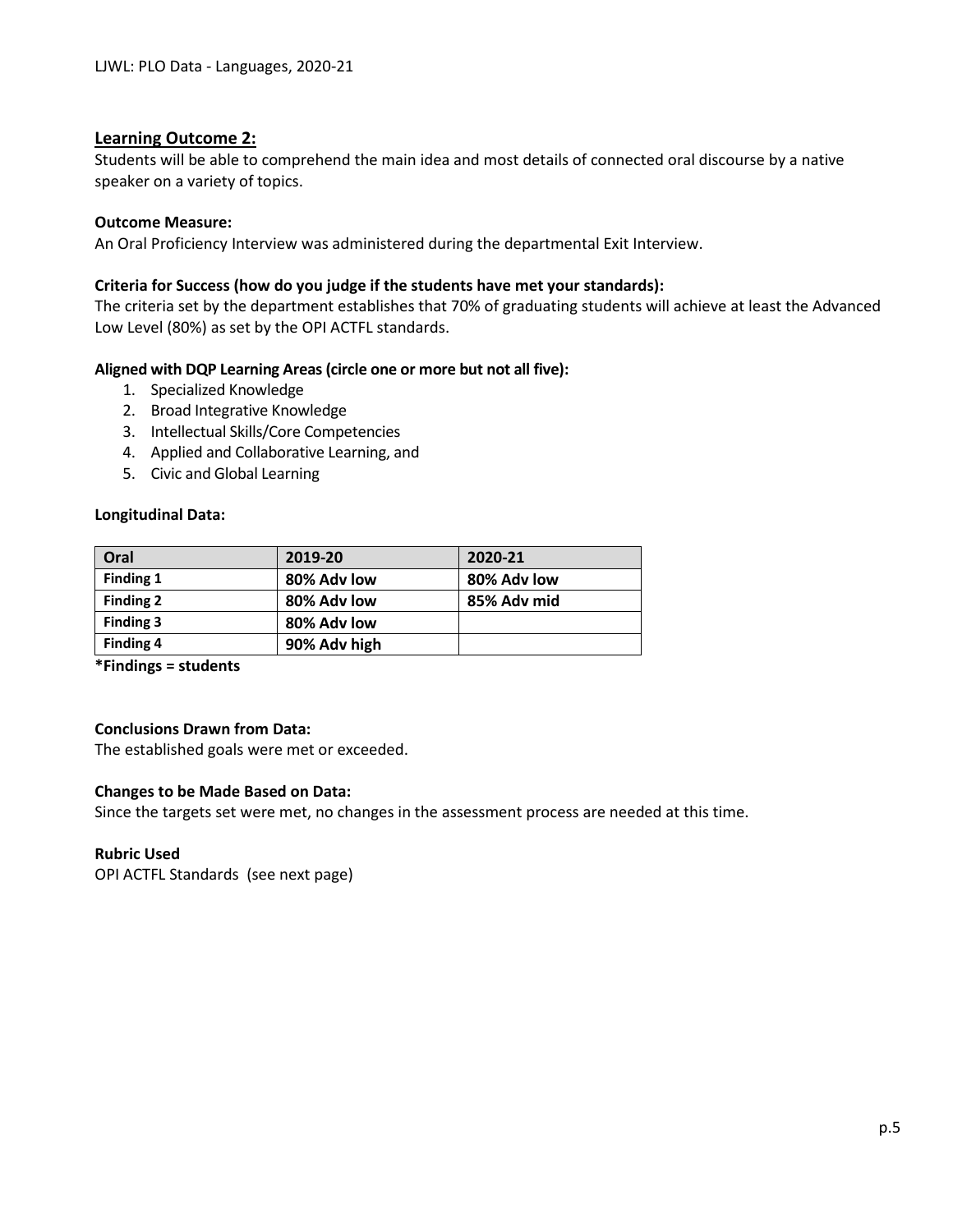# LJWL: PLO Data - Languages, 2020-21

| <b>Proficiency Level*</b> | <b>Global Tasks and Functions</b>                                                                                                             | <b>Context / Content</b>                                                                                                                       | <b>Accuracy</b>                                                                                                                                            | <b>Text Type</b>                   |
|---------------------------|-----------------------------------------------------------------------------------------------------------------------------------------------|------------------------------------------------------------------------------------------------------------------------------------------------|------------------------------------------------------------------------------------------------------------------------------------------------------------|------------------------------------|
| <b>Superior</b>           | Discuss topics extensively,<br>support opinions, and<br>hypothesize. Deal with a<br>linguistically unfamiliar situation.                      | Most formal and informal settings.<br>Wide range of general interest<br>topics and some special fields of<br>interest and expertise.           | No pattern of errors in basic<br>structures. Errors virtually never<br>interfere with communication<br>or distract the native speaker<br>from the message. | <b>Extended</b><br>discourse       |
| <b>Advanced</b>           | Narrate and describe in<br>major time frames and deal<br>effectively with an unanticipated<br>complication.                                   | Most informal and some<br>formal settings.<br>Topics of personal and<br>general interest.                                                      | Understood without difficulty<br>by speakers unaccustomed to<br>dealing with non-native speakers.                                                          | Paragraphs                         |
| <b>Intermediate</b>       | Create with language,<br>initiate, maintain, and bring<br>to a close simple conversations<br>by asking and responding<br>to simple questions. | Some informal settings<br>and a limited number of<br>transactional situations.<br>Predictable, familiar topics<br>related to daily activities. | Understood, with some<br>repetition, by speakers<br>accustomed to dealing with<br>non-native speakers.                                                     | <b>Discrete</b><br>sentences       |
| <b>Novice</b>             | Communicate minimally<br>with formulaic and rote<br>utterances, lists, and phrases.                                                           | Most common informal settings.<br>Most common aspects of daily life.                                                                           | May be difficult to understand,<br>even for speakers accustomed to<br>dealing with non-native speakers.                                                    | Individual<br>words and<br>phrases |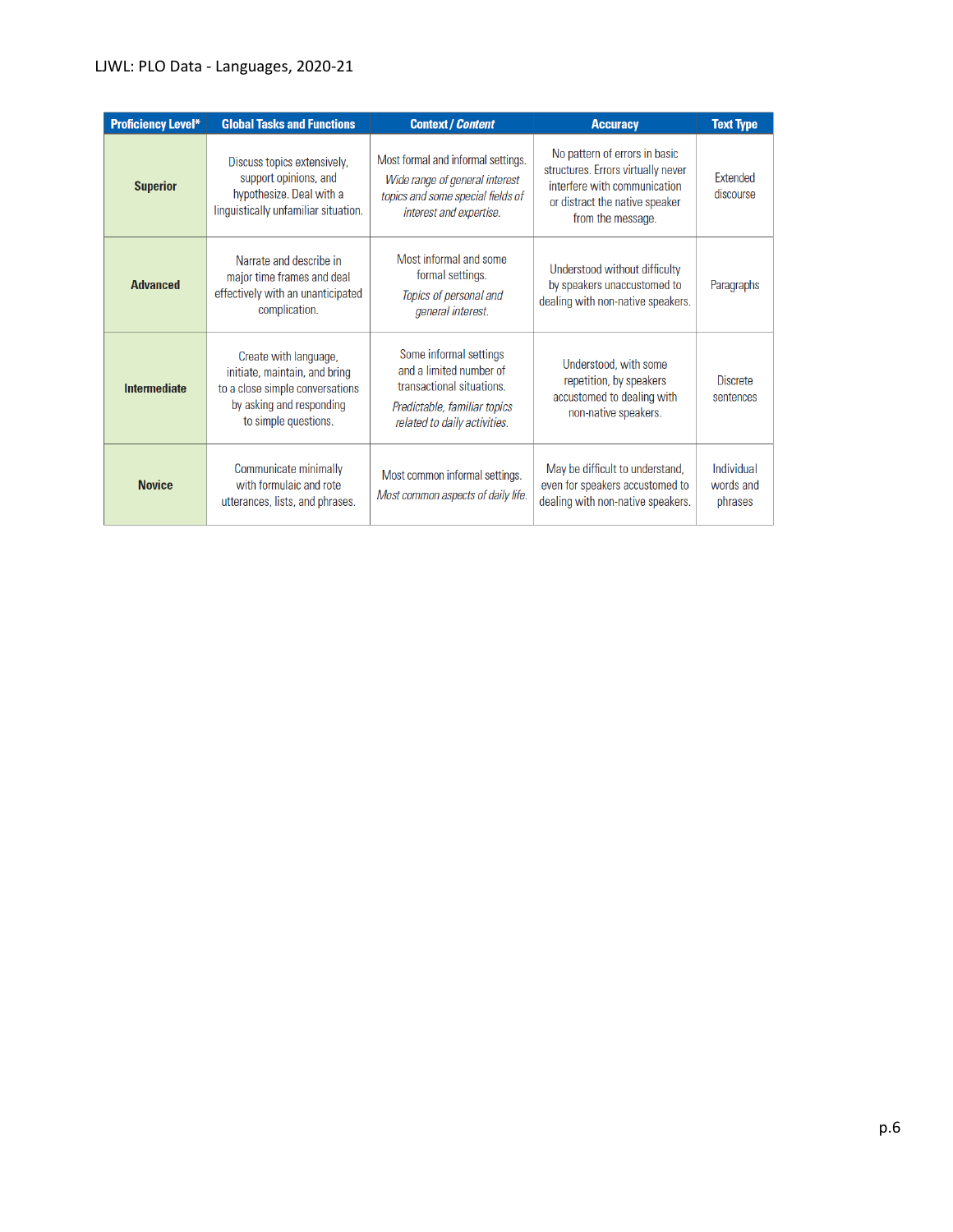#### **Learning Outcome 3:**

Students will be able to converse in a participatory fashion with a native speaker using a variety of language strategies to convey meaning.

#### **Outcome Measure:**

An Oral Proficiency Interview was administered during the departmental Exit Interview.

#### **Criteria for Success (how do you judge if the students have met your standards):**

The criteria set by the department establishes that 70% of graduating students will achieve at least the Advanced Low Level (80%) as set by the OPI ACTFL standards.

#### **Aligned with DQP Learning Areas (circle one or more but not all five):**

- 1. Specialized Knowledge
- 2. Broad Integrative Knowledge
- 3. Intellectual Skills/Core Competencies
- 4. Applied and Collaborative Learning, and
- 5. Civic and Global Learning

#### **Longitudinal Data:**

| Oral             | 2019-20      | 2020-21     |
|------------------|--------------|-------------|
| Finding 1        | 80% Adv low  | 80% Adv low |
| <b>Finding 2</b> | 80% Adv low  | 85% Adv mid |
| Finding 3        | 80% Adv low  |             |
| <b>Finding 4</b> | 90% Adv high |             |

**\*Findings = students**

#### **Conclusions Drawn from Data:**

The established goals were met or exceeded.

#### **Changes to be Made Based on Data:**

Since the targets set were met, no changes in the assessment process are needed at this time.

#### **Rubric Used**

OPI ACTFL Standards (see PLO 2 rubric)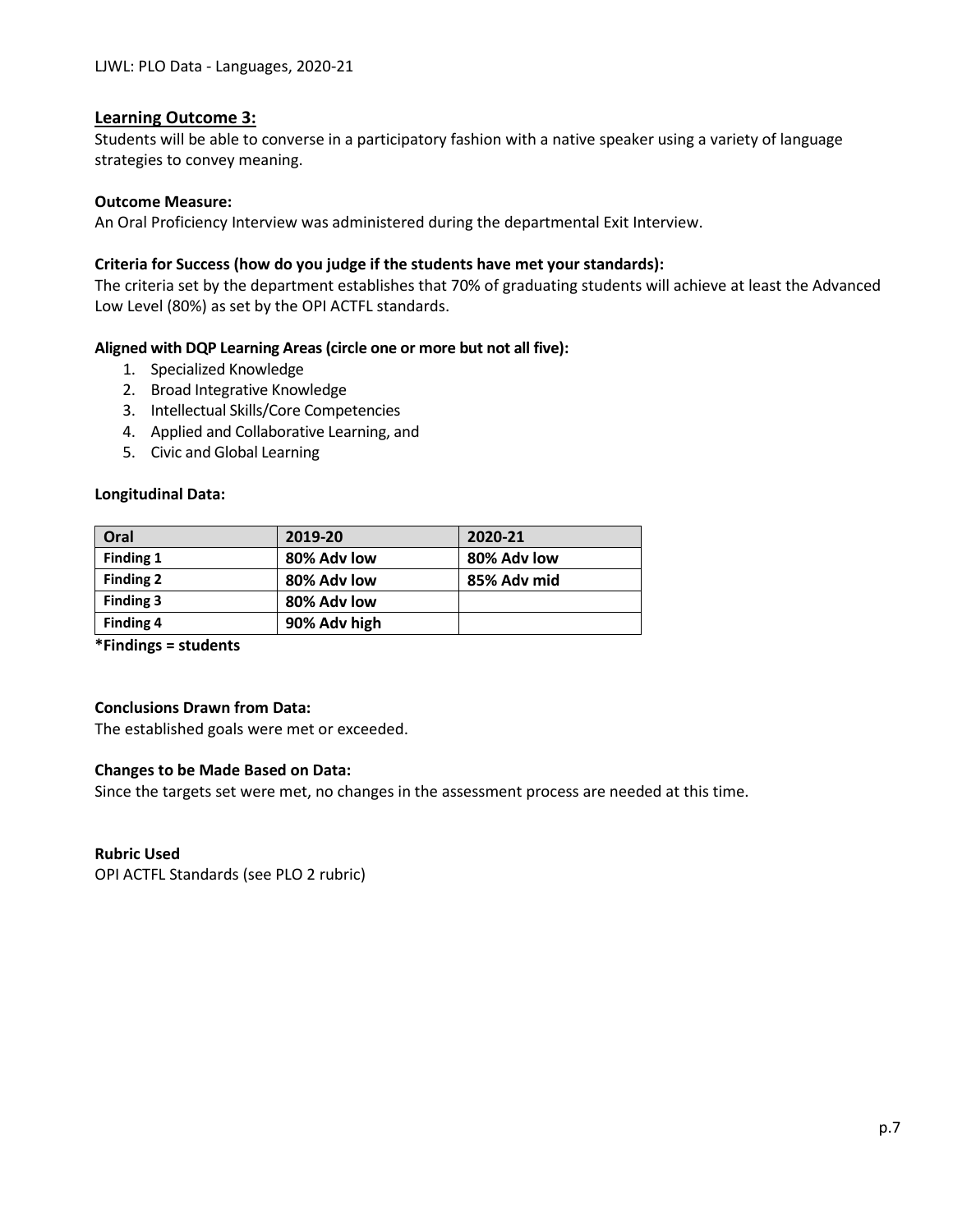#### **Learning Outcome 4:**

Students will be able to analyze and interpret target language texts and data sets according to their cultural, literary, and /or linguistic content.

#### **Outcome Measure:**

Written Literary Analysis from Portfolio. Assignments were administered as part of the SPA 4085 Capstone Course

#### **Criteria for Success (how do you judge if the students have met your standards):**

The criteria set by the Department establish that 70% of graduating students will reach the Advanced Level of writing according to the ACTFL. An Advanced Low Level will be considered a score of 80%. The criteria set by the Department establish that 70% of graduating students will achieve at least the Advanced Low Level of writing (80%) as set by the ACTFL standards.

# **Aligned with DQP Learning Areas (circle one or more but not all five):**

- 1. Specialized Knowledge
- 2. Broad Integrative Knowledge
- 3. Intellectual Skills/Core Competencies
- 4. Applied and Collaborative Learning, and
- 5. Civic and Global Learning

#### **Longitudinal Data:**

| Portfolio - writing | 2019-20      | 2020-21      |
|---------------------|--------------|--------------|
| Finding 1           | 85% Adv Mid  | 90% Adv high |
| <b>Finding 2</b>    | 90% Adv high | 90% Adv high |
| Finding 3           | 90% Adv high |              |
| Finding 4           | 90% Adv high |              |

**\*Findings = students**

#### **Conclusions Drawn from Data:**

The Language Faculty assessed all of the writing components using the ACTFL Writing Rubric. The established goals were met or exceeded.

#### **Changes to be Made Based on Data:**

Since the targets set were met, no changes in the assessment process are needed at this time.

#### **Rubric Used**

ACTFL Writing Rubric (see PLO 1 for rubric)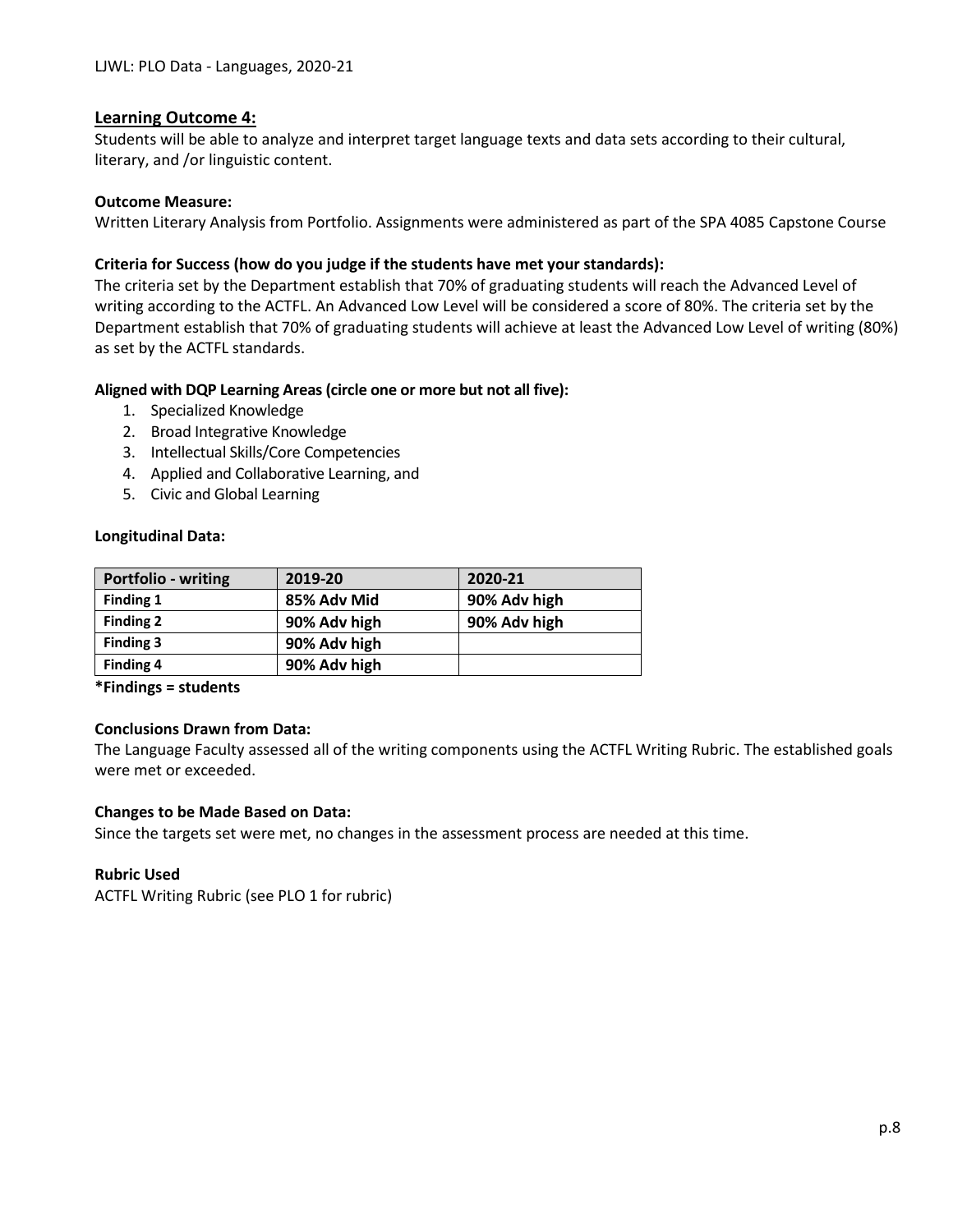#### **Learning Outcome 5:**

Students will be able to display knowledge of the nature and structure of language.

#### **Outcome Measure:**

Written Essay as administered by an Exit Assessment Writing Prompt. Assignments were administered as part of the SPA 4085 Capstone Course

#### **Criteria for Success (how do you judge if the students have met your standards):**

The criteria set by the Department establish that 70% of graduating students will achieve at least the Advanced Low Level of writing (80%) as set by the ACTFL standards.

#### **Aligned with DQP Learning Areas (circle one or more but not all five):**

- 1. Specialized Knowledge
- 2. Broad Integrative Knowledge
- 3. Intellectual Skills/Core Competencies
- 4. Applied and Collaborative Learning, and
- 5. Civic and Global Learning

#### **Longitudinal Data:**

| <b>Writing</b>   | 2019-20      | 2020-21      |
|------------------|--------------|--------------|
| Finding 1        | 85% Adv Mid  | 90% Adv high |
| <b>Finding 2</b> | 85% Adv Mid  | 90% Adv high |
| Finding 3        | 80% Adv Low  |              |
| <b>Finding 4</b> | 95% Superior |              |

**\*Findings = students**

#### **Conclusions Drawn from Data:**

The Language Faculty assessed all of the writing components using the ACTFL Writing Rubric. The established goals were met or exceeded.

#### **Changes to be Made Based on Data:**

Since the targets set were met, no changes in the assessment process are needed at this time.

#### **Rubric Used**

ACTFL Writing Rubric (see PLO 1 for rubric)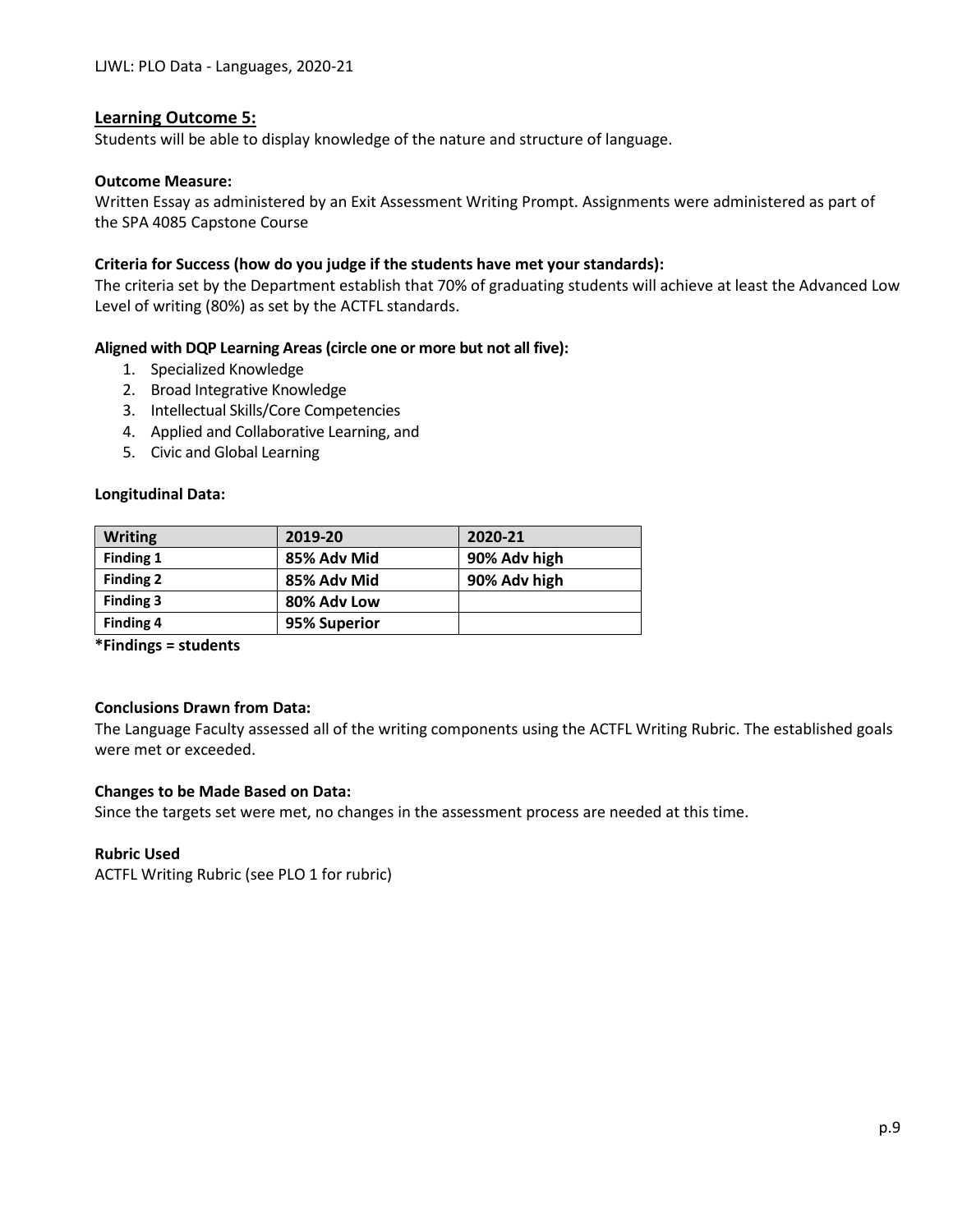#### **Learning Outcome 6:**

Students will be able to discuss the influence of their own perspective on cultural interconnections through engagement with local, national, or international communities.

#### **Outcome Measure:**

Reflective Essay on Study Abroad Experience administered by an Exit Assessment Writing and included in the portfolio.

#### **Criteria for Success (how do you judge if the students have met your standards):**

The criteria set by the Department establish that 70% of graduating seniors will successfully make connections between their own culture and the cultures represented by the target countries.

#### **Aligned with DQP Learning Areas (circle one or more but not all five):**

- 1. Specialized Knowledge
- 2. Broad Integrative Knowledge
- 3. Intellectual Skills/Core Competencies
- 4. Applied and Collaborative Learning, and
- 5. Civic and Global Learning

#### **Longitudinal Data:**

| <b>Writing</b>   | 2019-20      | 2020-21      |
|------------------|--------------|--------------|
| Finding 1        | 80% Adv Low  | 90% Adv High |
| <b>Finding 2</b> | 80% Adv Low  | 90% Adv High |
| Finding 3        | 85% Adv Mid  |              |
| <b>Finding 4</b> | 90% Adv High |              |

**\*Findings = students**

#### **Conclusions Drawn from Data:**

The Language Faculty assessed all of the writing components using the ACTFL Writing Rubric. The Language Faculty as a whole designated the levels and scores according to the criteria established by the rubric. The established goals were met or exceeded.

#### **Changes to be Made Based on Data:**

Since the targets set were met, no changes in the assessment process are needed at this time.

#### **Rubric Used**

ACTFL Writing Rubric (see PLO 1 for rubric)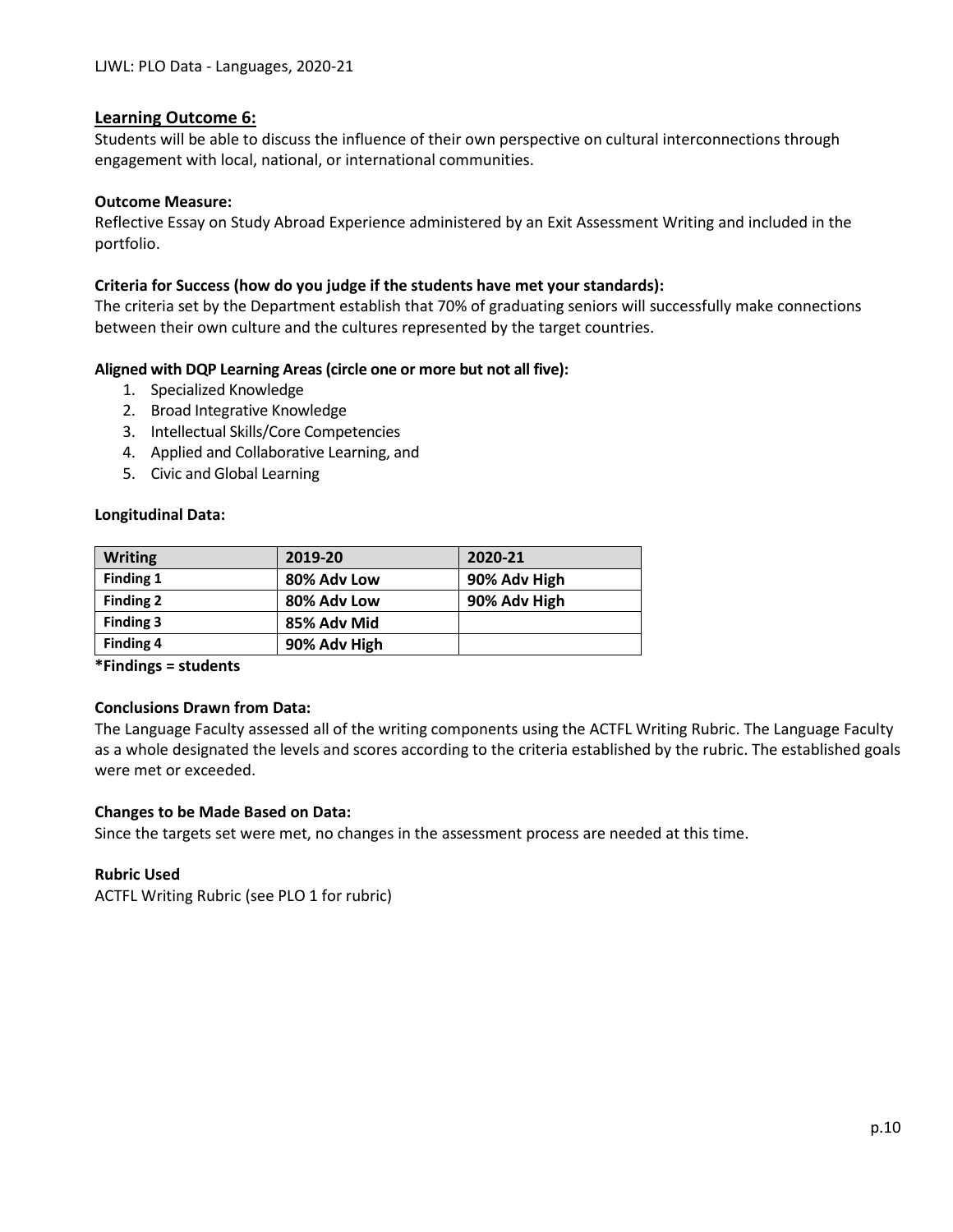# The 2020-2021 Academic Year

# Here are a few updates concerning the 2020-2021 academic year:

- We developed and taught the first fully online Spanish courses for summer 2020 (both SPA 1001 and SPA 1002) in response to the COVID-19 pandemic. 100% online courses were also offered during the 2021 Mini-term (both SPA 1001 and SPA 1002). This was a popular course choice during the Mini-term, and we ended up opening extra sections to help cover the increased student interest. These were the first fully vetted 100% online language courses through Instructional Design at PLNU.
- From mid-March 2020 until the end of spring 2021, the language professors have pivoted to teach remote hybrid (both fall 2020 and spring 2021) while also offering 100% online courses during the summer (2020 and 2021) and Mini-term 2021. The professors put in many extra hours of work to prepare for these changes, and also adapted graciously and patiently to the new online environment.
- The French professors implemented new video and recording technology to enhance the remote learning experience during spring 2020 due to the COVID-19 pandemic. The French professors continued with the popular French film nights to enhance cultural understanding and connect with students.
- The CA Commission on Teacher Credentialing (CTC) for Spanish Waiver is still under review. With this track, Spanish majors will be able to waive the CSET Exam, and our program demonstrates sufficient rigor in order for majors to complete the requirements of this nationwide exam.
- The Spanish section required more cultural engagement activities focusing on anti-racism initiatives, including presentations on immigration, poetry from Puerto Rico, the Brown church, and anti-human trafficking (including perspectives concerning the transatlantic slave trade). After initial observations, the new requirement has led to a higher number of rating of 4 (Capstone) responses on the FELO 2c assessment. The Spanish section will continue to implement cultural engagement activities that both challenge and engage students with topics about the Spanish speaking world, and that are also socially conscious and relevant.
- Even though the Office of Global Studies was closed at the beginning of summer 2020, the Spanish section still hopes to develop a semester-length Spanish program in Buenos Aires, Argentina. The program will offer two separate tracks that will allow Foundational Explorations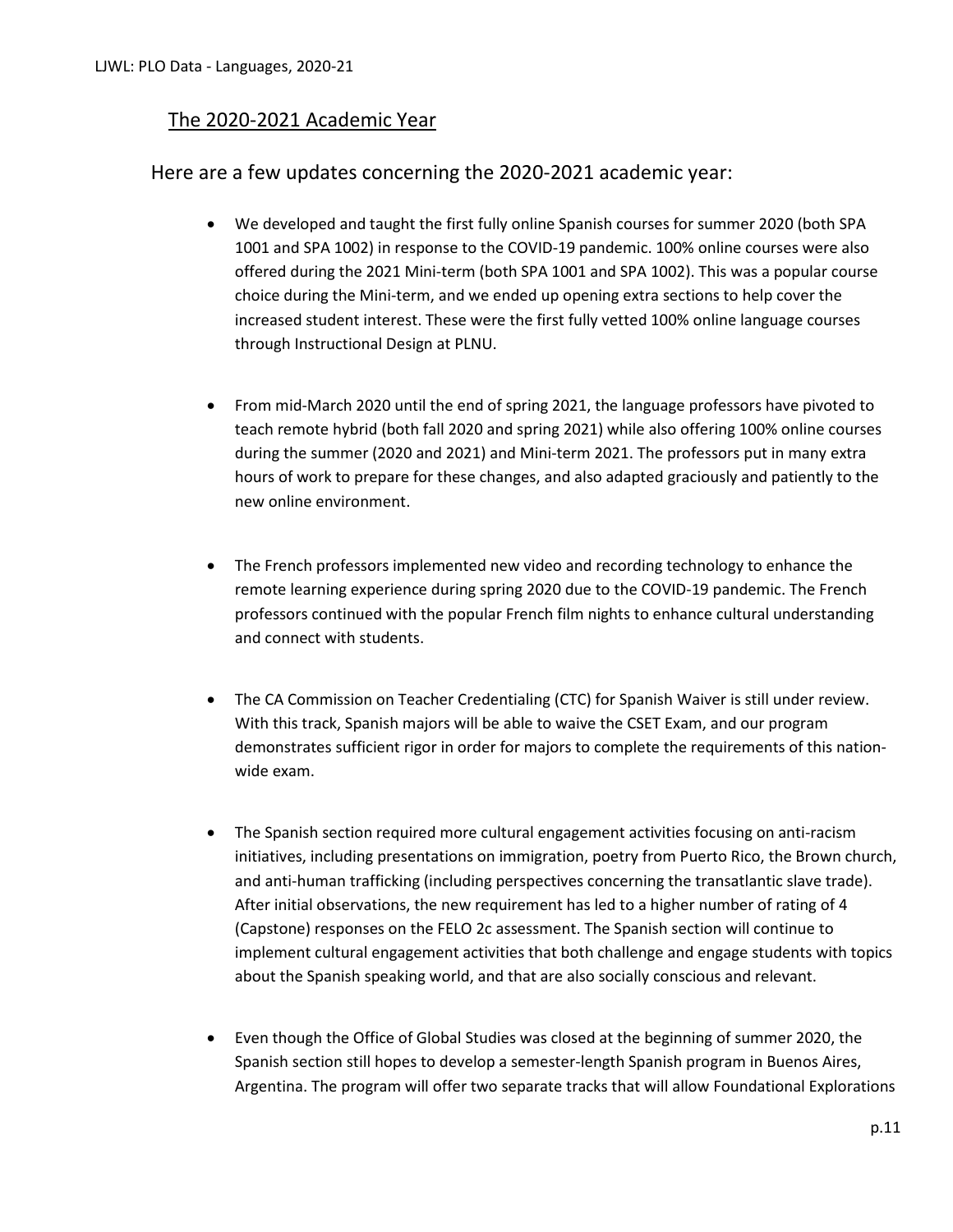language courses, intermediate, and major and minor students to learn Spanish in an immersive, cosmopolitan setting. This will also help promote the Spanish Certificate, diversity, and international connections. Offering the program will depend on the status of the COVID-19 pandemic in both the United States and Argentina.

While none of the language professors could have anticipated the changes and requirements brought about because of the COVID-19 pandemic, we have successfully managed to weather the storm and complete the 2020-2021 academic year. After completing our courses as hybrid remote (with some synchronous sessions on Zoom) in fall 2020, the administration requested that the language section continue using this format for spring 2021 (due to pedagogical reasons concerning the use of face coverings and the difficulties created by not being able to see a professor's face). While Zoom is by no means perfect, it at least allowed for clear diction and allowed students to see and hear how the professor pronounced the language.

The number of students in the intermediate SPA 2050-2051 sequence has increased, due to both promoting our program and the results of OPI tests completed individually with students. We welcomed a good group of students into SPA 2050 and 2051 (Intermediate Spanish Conversation) with 16 students in 2050 in fall 2020 and continued with 16 students in 2051 in spring 2021. Concerning fall 2021 enrollment, we currently have 11 students enrolled in SPA 2050 (and this number will definitely increase due to the fall language placement test and OPI tests). We also have an increase in numbers in some of our upper division courses for fall 2021: 20 students enrolled in SPA 3000 and 16 students in SPA 3010, definitely a healthy increase in numbers for these higher level courses.

We normally invite students to watch films at the San Diego Latino Film Festival and also host a Spanish Research Conference, but these events were canceled due to the COVID-19 pandemic during the 2020-2021 academic year. We were able to hold the Spanish Research Conference on Zoom, and the event was successful. Our plan will be to implement these events again (in person) during the 2021-2022 academic year, including the popular Café Latino (now in its  $5<sup>th</sup>$  year) to help promote language programs and cultural awareness on campus. We are

p.12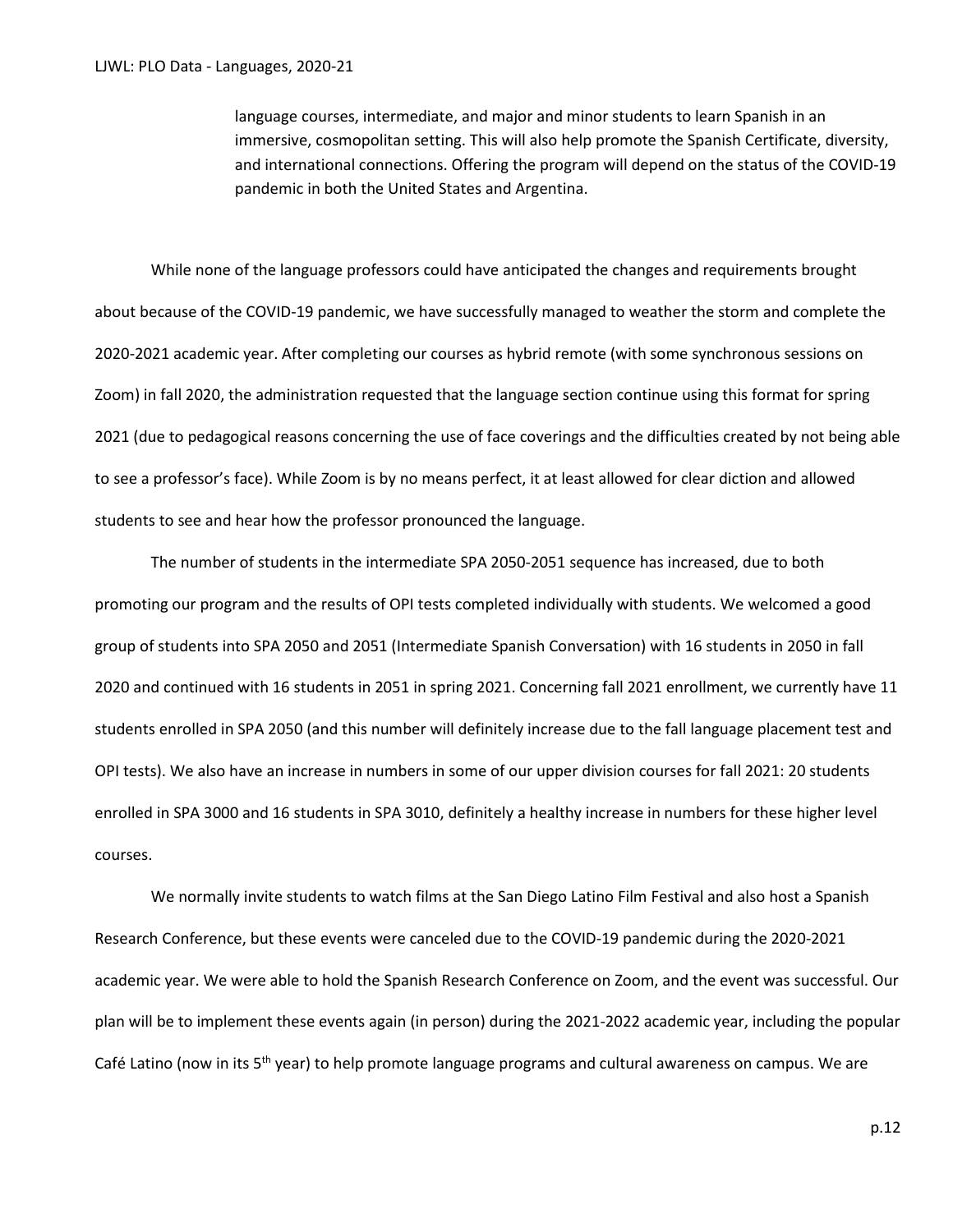especially thankful to the LJWL administrative support concerning events and promoting them through social media channels.

Before the COVID-19 pandemic, professor Paula Cronovich had explored the possibilities for creating a PLNU Study Abroad Program in Buenos Aires, and we continue to be excited about this endeavor as it could potentially create great interest in all of our programs, including the Spanish certificate, minor, and major. We still hope to implement and proceed with this program, but that will depend on the possibilities due to the COVID-19 pandemic and restrictions in Argentina.

Due to the current COVID-19 pandemic, we have all adapted and learned about remote learning options, and although the circumstances have been difficult, we have progressed and developed new course material in response to the situation. The language professors have become more proficient with both Zoom and the use of Canvas, thanks to trainings from the CLT, including one specifically for the languages section on how to engage classes more on Zoom, specifically in the language pedagogy field (by Megwen Loveless, professor of Portuguese from Tulane University). We appreciate Jo Clemmons in the CLT for setting that workshop up, and also her willingness to help the languages section gain more understanding about Zoom and best practices in teaching.

The blended degree of Spanish Major and Teaching Credential is in place, and in the catalog. We hope to explore more ways of highlighting this program in the future, and we will continue to look for ways to collaborate across campus. French has a similar blended degree as well, and we see these connections and possibilities as a positive collaboration between languages and the School of Education.

Finally, we were happy to welcome new Spanish majors this year, as freshmen, transfer students, and also through departmental promotions and OPI testing on campus. Both the numbers of majors for French and Spanish have grown over the past three years, which is a positive sign. We currently have 18 Spanish majors, not including two that just graduated in spring 2021. Moreover, we have over forty Spanish minors, one of the most popular minors at PLNU.